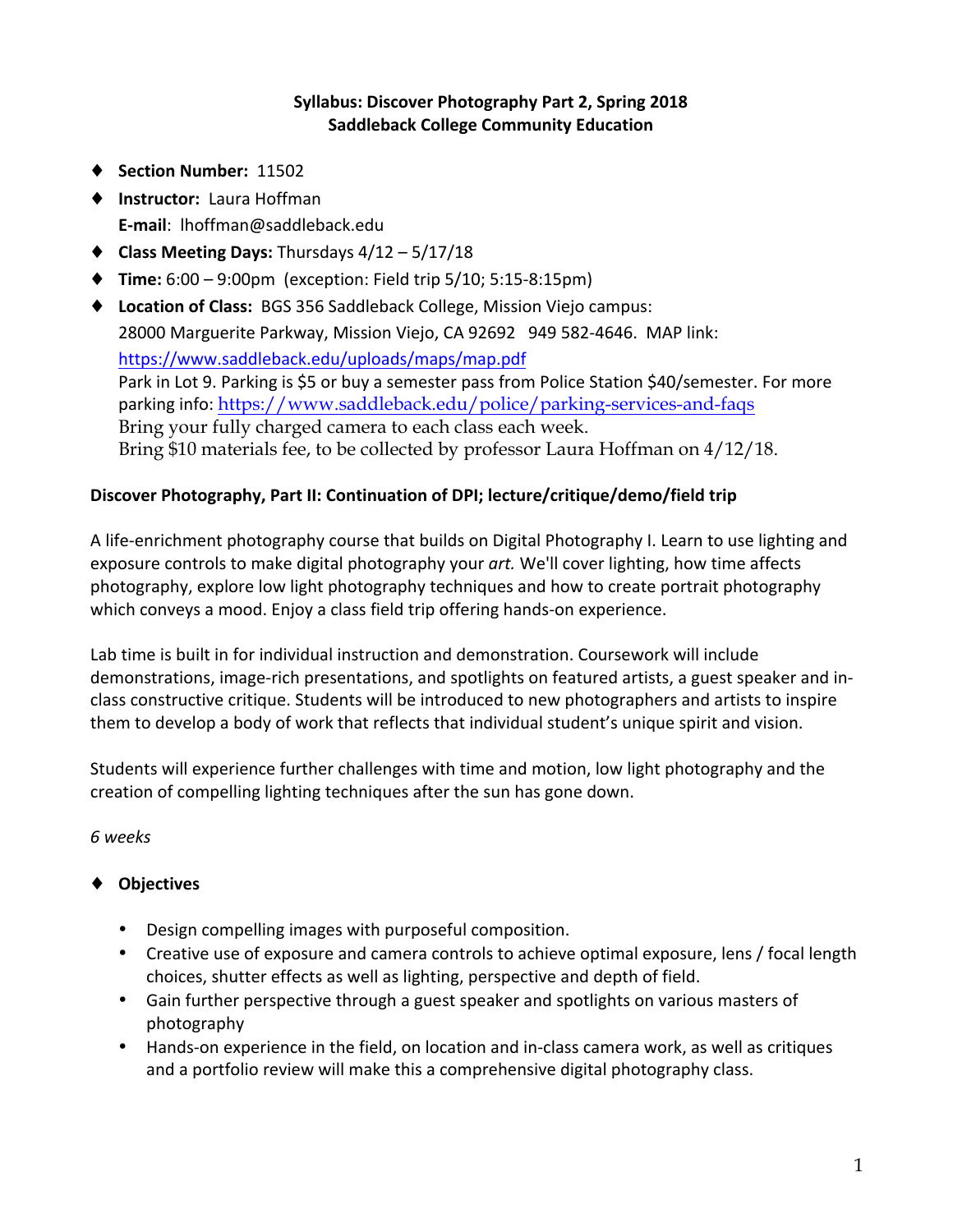### ♦ **Exercises:**

This is a six-session class. Students will receive handouts leading to resources they can begin using immediately. Assignments are designed to be fun, so that students can apply lighting and composition techniques to create memorable photographs and push growing photography skills to the next level of expertise, for more creative control.

### ♦ **Requirements**

- Camera (dSLR or rangefinder with hot shoe), sturdy tripod, access to a computer.
- Must submit photography to an on-line photography gallery for review.
- Back up all work on flash drives or external hard drives.

First, a here is a great site so you can.... Get to know YOUR camera: http://www.steves-digicams.com/hardware\_reviews.html

### 1<sup>st</sup> Textbook:

"Understanding Exposure" Revised Edition 4 How to Shoot Great Photographs with Any Camera Bryan Peterson **ISBN-10:** 1607748509 **ISBN-13:** 978-1607748502

# **2nd Textbook: (optional)**

Just starting out or have a new camera? Also get: Gatcum, Chris. The Beginner's Photography Guide, Dorling Kindersley (DK) Limited, 2016.

# **3rd Textbook: (optional)**

"Learning to See Creatively: Design, Color & Composition in Photography (Updated Edition)" ISBN 0-8174-4181-6 Bryan Peterson

*Both publications are available on Amazon.com*

### ♦ **Field Trips**

\*We are going on a field trip to the Orange Circle and vicinity to enjoy the experience of street and scenic photography in changing late afternoon to sunset lighting. We will conclude the field trip at "the blue time" and break bread together at the wonderful Felix Café (that part is optional but worth

it!) The sun sets at 7:41 PM on 5/10/18. Class will commence from 5:15-8:15 on location. More information about our field trip adventure will follow.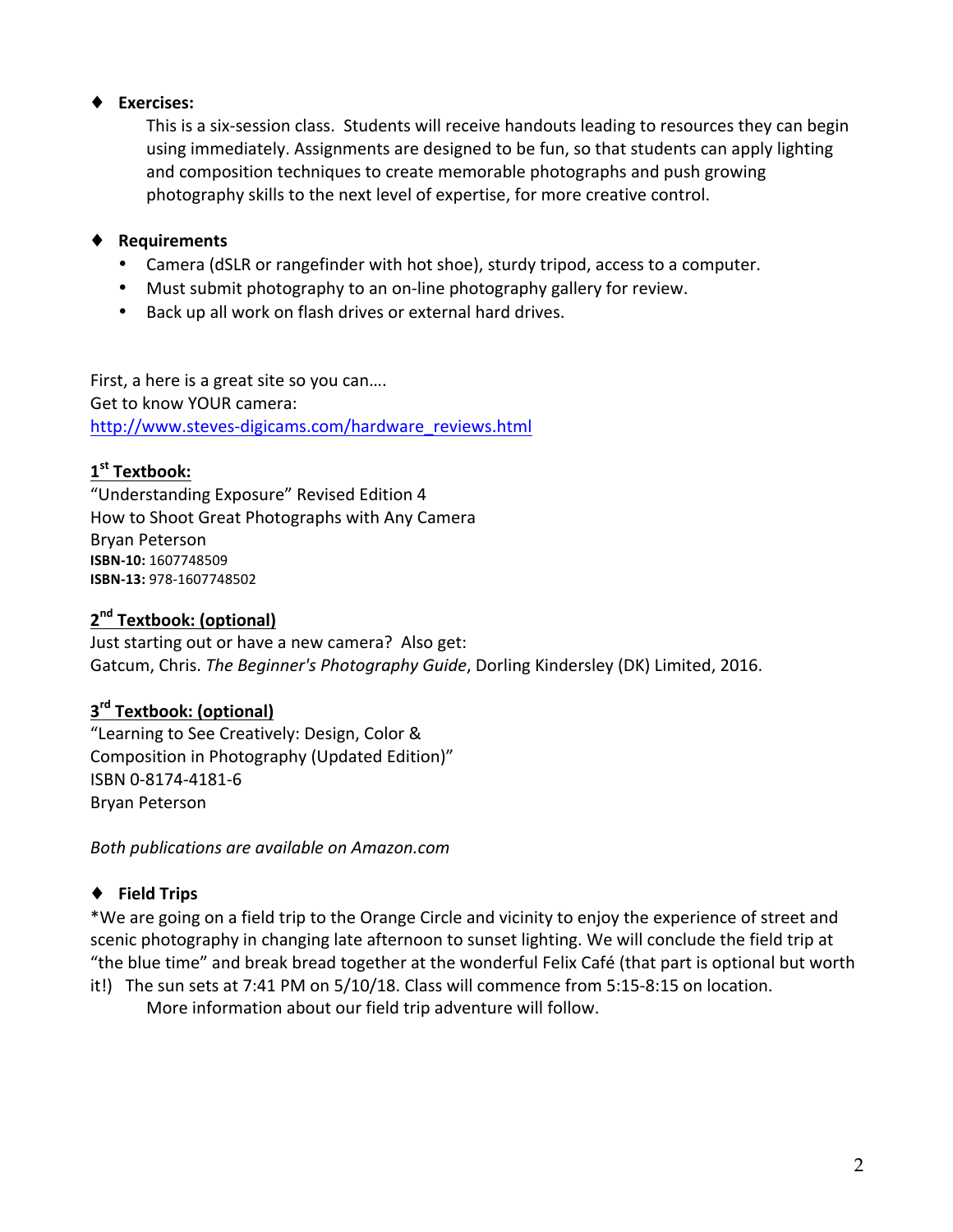#### **Course outline:**

**4/12/18** Thursday, Week 1: Material fees are due: \$10/cash Introduction to class, discuss strategies for successful photography Determine level of expertise in class Motion in still photography, Role of the Tripod: Introduction *Communicating Motion* Assignment

**4/19/18** Thursday, Week 2: Guest Speaker: Jay Stoegbauer Lighting Demonstration Spotlight on Portrait Photography Introduce Portrait assignment: *Directed Portrait* Begin Review of Communicating Motion Photography assignment on Smugmug

**4/26/18** Thursday, Week 3: Continue Review of *Communicating Motion* Assignment Creative Approaches to Photography Review *Directed Portrait* Assignment The lens, macro photography

**5/3/18** Thursday, Week 4: Review lens test Exercise & Macro photography Assignment Printing Images, Entering Contests Patterns & Nonobjective Approaches to photography Street Photography

**5/10/18** Thursday, Week 5: *Field trip: Orange Traffic Circle & Vicinity 5:15-7:45 in changing light Optional: 7:45-8:45 Break bread at Felix Café and discuss the shoot.*

**5/17/18** Thursday, Week 6: Critique Conceptual Print assignment Review results from location photo shoot.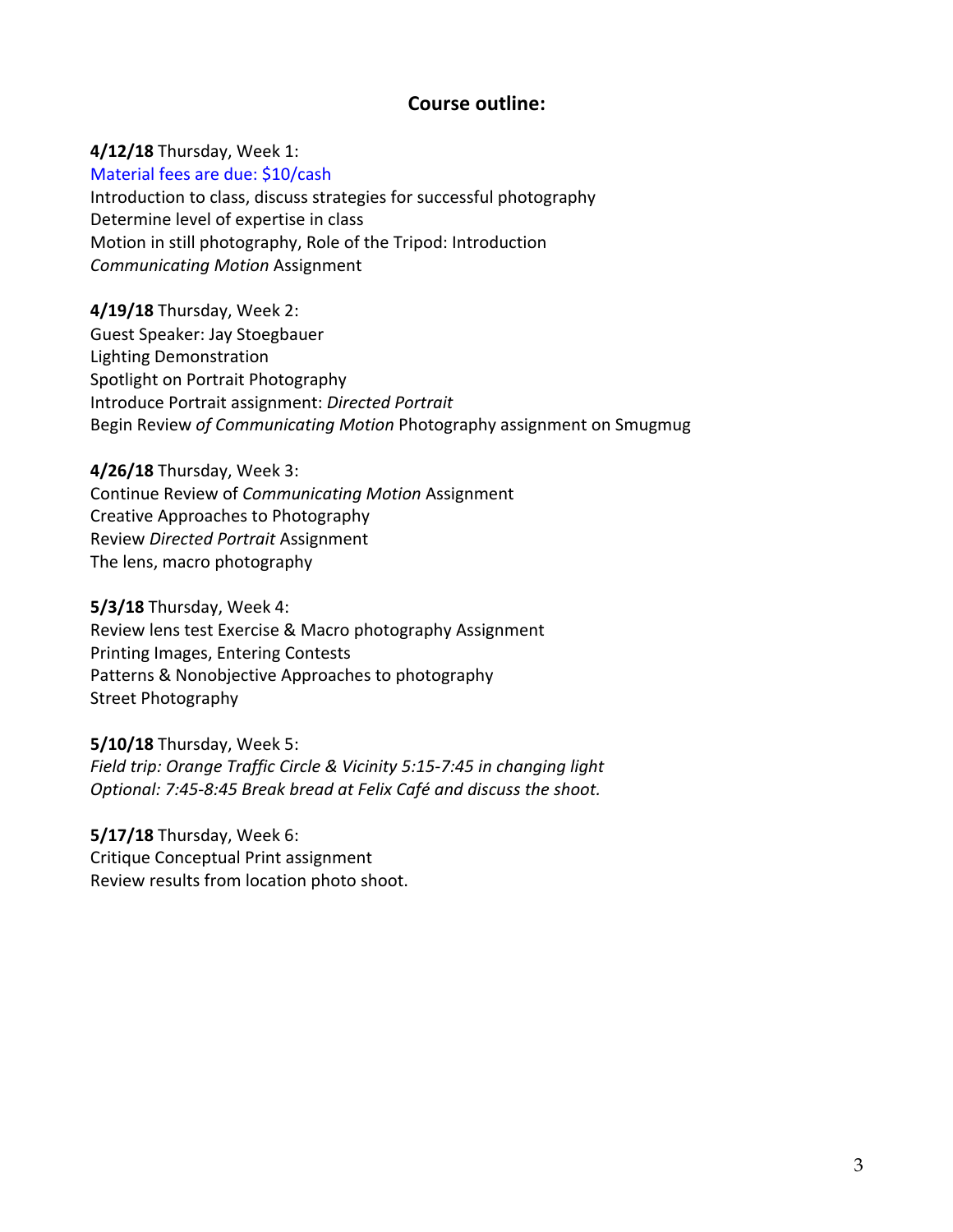# **Tasks and schedule:**

- 1. Due: 4/19/18: *Communicating Motion.* Post images to DPS folder on Smumug in its own gallery.
- 2. Due: 4/26/18 *Directed Portrait.* Post images to DP2 folder on Smugmug in its own gallery.
- 3. Due: 5/3/18: Lens Tests, Macro Photography. Post images to DP2 folder on Smugmug under two different galleries
- 4. Due:  $5/17/18$ : Field trip results: Post up to 5 images to DP2 Class Folder on Smugmug in its own gallery.
- 5. Due:  $5/17/18$ : Print assignment due: Mounted & printed, plus posted to DP2 Class Folder in its own gallery.

### **Tasks:**

- 1. Order books ASAP recommend Amazon.com
- 2. 4/19/18 or sooner: Establish Smugmug account: http://www.smugmug.com.
- 3. Complete assignments: Upload up to 1-2 (exception: filed trip) images for each assignment in Smugmug by due dates. Bring back up images on flash drive every week.

# **Here is how we are sharing images:**

### **NOTE: We now have our very own Smugmug registration page made just for Saddleback photo students – this entitles you to a special discount. \*** https://www.smugmug.com/

Account is required in order to participate in the classes.

# **Get started:**

http://help.smugmug.com/customer/en/portal/topics/287372-new-to-smugmug/articles

http://help.smugmug.com/

Quick start on Smugmug: http://help.smugmug.com/customer/portal/articles/702453

Pricing plans: http://www.smugmug.com/features

For help in establishing a new account, go to: http://school.smugmug.com/SmugMug-Tips/SmugMug-In-5-Minutes-or-Less